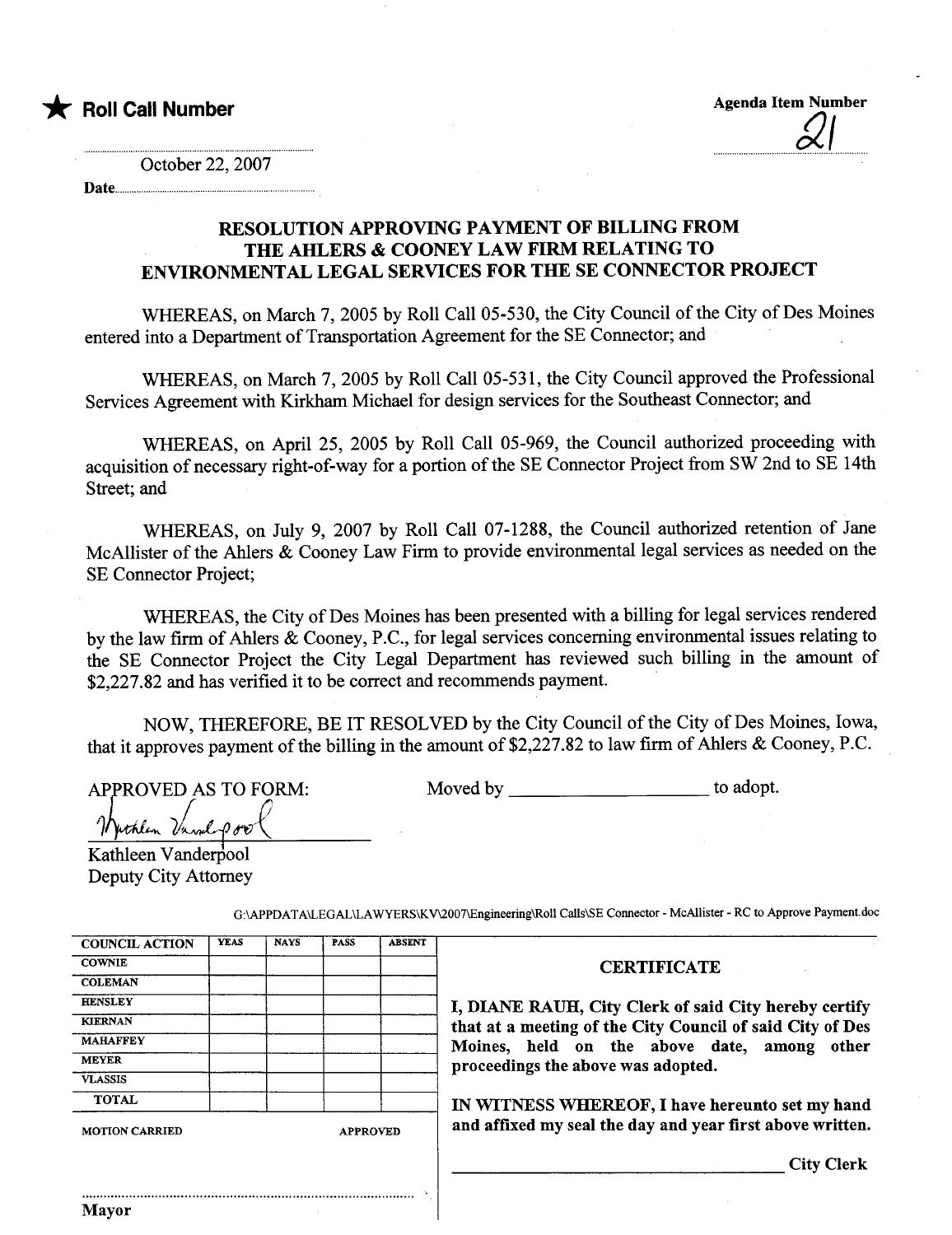# AHLERS & COONEY, P.C. 2

100 COURT AVENUE, SUITE 600<br>DES MOINES, IOWA 50309-2231 DES MOINES, IOWA 50309-2231 515-243-7611 FEDERAL 10 42-1323559

 $\ddot{\phantom{a}}$ 

OCT 0 3 2007

# **CITY MANAGER'S OFFICE**

ATTORNEY - JBM

INVOICE # 535970

SEPTEMBER 30, 2007

CITY OF DES MOINES, IOWA MERRILL R. STANLEY, FIN. DIR. /TREAS. CITY HALL, 400 ROBERT D. RAY DRIVE DES MOINES, IA 50309

CLIENT NUMBER -10387

FOR PROFESSIONAL SERVICES RENDERED THROUGH SEPTEMBER 19, 2007

RE: ENVIRONMENTAL LAW ISSUES RE SOUTHEAST CONNECTOR RIGHT-OF-WAY MATTER NUMBER - 213

| 7/25/07 JBM<br>1.80 CONTACT SIOUX CITY RE EXPERIENCE PUTTING LINE<br>THROUGH COAL TAR SITE; EMAIL TO MS. ROBERTS RE<br>ADDITIONAL WORK; RESEARCH RCRA IMPLICATIONS;<br>LETTER TO EPA<br>8/06/07 JBM<br>. 20 RECEIVE AND REVIEW SITE PLANNING DOCUMENT<br>8/07/07<br><b>JBM</b><br>.10 E-MAIL TO MS. VANDERPOOL<br>8/07/07 JBM<br>1.20 E-MAIL FROM MS. VANDERPOOL; CONFERENCE CALL WITH<br><b>CITY</b><br>8/13/07 JBM<br>1.50 RESEARCH ALL APPROPRIATE INQUIRY ISSUES; OPINION<br>TO MS. VANDERPOOL<br>8/27/07 JBM<br>.80 REVIEW AND COMMENT ON EASEMENT<br>8/28/07 JBM<br>. 10 TELEPHONE CALL TO MS. VANDERPOOL RE COMMENTS ON<br>MIDAMERICAN EASEMENT<br>8/28/07 JBM<br>. 90 REVIEW DOCUMENTS IN PREPARATION FOR MEETING;<br>RESEARCH ON SOME ISSUES; WORK ON EASEMENT<br>8/28/07 JBM<br>2. 50 MEETING WITH CLIENT; MEETING WITH MS. VANDERPOOL<br>8/30/07 JBM<br>.20 RECEIVE<br>FROM MS. VANDERPOOL<br>8/30/07 JBM<br>2. BO MEETING WITH DNR AND FOLLOW UP WITH CONSULTANT;<br>RESEARCH PROVISIONS OF VOLUNTARY CLEANUP<br>9/06/07 JBM<br>. SO WORK ON EASEMENT ISSUES<br>9/11/07 JBM<br>.80 REVIEW REVISED EASEMENT; COMMENTS ON SAME;<br>FORWARD RED-LINE DOCUMENT TO MS.<br>VANDERPOOL<br>9/14/07 JBM<br>.10 ATTENTION TO REVISED EASEMENT | 7/24/07 JBM |  | 2. 40 MEETING WITH CONSULTANT ON ENVIRONMENTAL ISSUES<br>AND FOLLOWUP |
|-------------------------------------------------------------------------------------------------------------------------------------------------------------------------------------------------------------------------------------------------------------------------------------------------------------------------------------------------------------------------------------------------------------------------------------------------------------------------------------------------------------------------------------------------------------------------------------------------------------------------------------------------------------------------------------------------------------------------------------------------------------------------------------------------------------------------------------------------------------------------------------------------------------------------------------------------------------------------------------------------------------------------------------------------------------------------------------------------------------------------------------------------------------------------------------------------------------------------------------------------|-------------|--|-----------------------------------------------------------------------|
|                                                                                                                                                                                                                                                                                                                                                                                                                                                                                                                                                                                                                                                                                                                                                                                                                                                                                                                                                                                                                                                                                                                                                                                                                                                 |             |  |                                                                       |
|                                                                                                                                                                                                                                                                                                                                                                                                                                                                                                                                                                                                                                                                                                                                                                                                                                                                                                                                                                                                                                                                                                                                                                                                                                                 |             |  |                                                                       |
|                                                                                                                                                                                                                                                                                                                                                                                                                                                                                                                                                                                                                                                                                                                                                                                                                                                                                                                                                                                                                                                                                                                                                                                                                                                 |             |  |                                                                       |
|                                                                                                                                                                                                                                                                                                                                                                                                                                                                                                                                                                                                                                                                                                                                                                                                                                                                                                                                                                                                                                                                                                                                                                                                                                                 |             |  |                                                                       |
|                                                                                                                                                                                                                                                                                                                                                                                                                                                                                                                                                                                                                                                                                                                                                                                                                                                                                                                                                                                                                                                                                                                                                                                                                                                 |             |  |                                                                       |
|                                                                                                                                                                                                                                                                                                                                                                                                                                                                                                                                                                                                                                                                                                                                                                                                                                                                                                                                                                                                                                                                                                                                                                                                                                                 |             |  |                                                                       |
|                                                                                                                                                                                                                                                                                                                                                                                                                                                                                                                                                                                                                                                                                                                                                                                                                                                                                                                                                                                                                                                                                                                                                                                                                                                 |             |  |                                                                       |
|                                                                                                                                                                                                                                                                                                                                                                                                                                                                                                                                                                                                                                                                                                                                                                                                                                                                                                                                                                                                                                                                                                                                                                                                                                                 |             |  |                                                                       |
|                                                                                                                                                                                                                                                                                                                                                                                                                                                                                                                                                                                                                                                                                                                                                                                                                                                                                                                                                                                                                                                                                                                                                                                                                                                 |             |  |                                                                       |
|                                                                                                                                                                                                                                                                                                                                                                                                                                                                                                                                                                                                                                                                                                                                                                                                                                                                                                                                                                                                                                                                                                                                                                                                                                                 |             |  | AND REVIEW ADDITIONAL INFORMATION ON SITE                             |
|                                                                                                                                                                                                                                                                                                                                                                                                                                                                                                                                                                                                                                                                                                                                                                                                                                                                                                                                                                                                                                                                                                                                                                                                                                                 |             |  |                                                                       |
|                                                                                                                                                                                                                                                                                                                                                                                                                                                                                                                                                                                                                                                                                                                                                                                                                                                                                                                                                                                                                                                                                                                                                                                                                                                 |             |  |                                                                       |
|                                                                                                                                                                                                                                                                                                                                                                                                                                                                                                                                                                                                                                                                                                                                                                                                                                                                                                                                                                                                                                                                                                                                                                                                                                                 |             |  |                                                                       |
|                                                                                                                                                                                                                                                                                                                                                                                                                                                                                                                                                                                                                                                                                                                                                                                                                                                                                                                                                                                                                                                                                                                                                                                                                                                 |             |  |                                                                       |